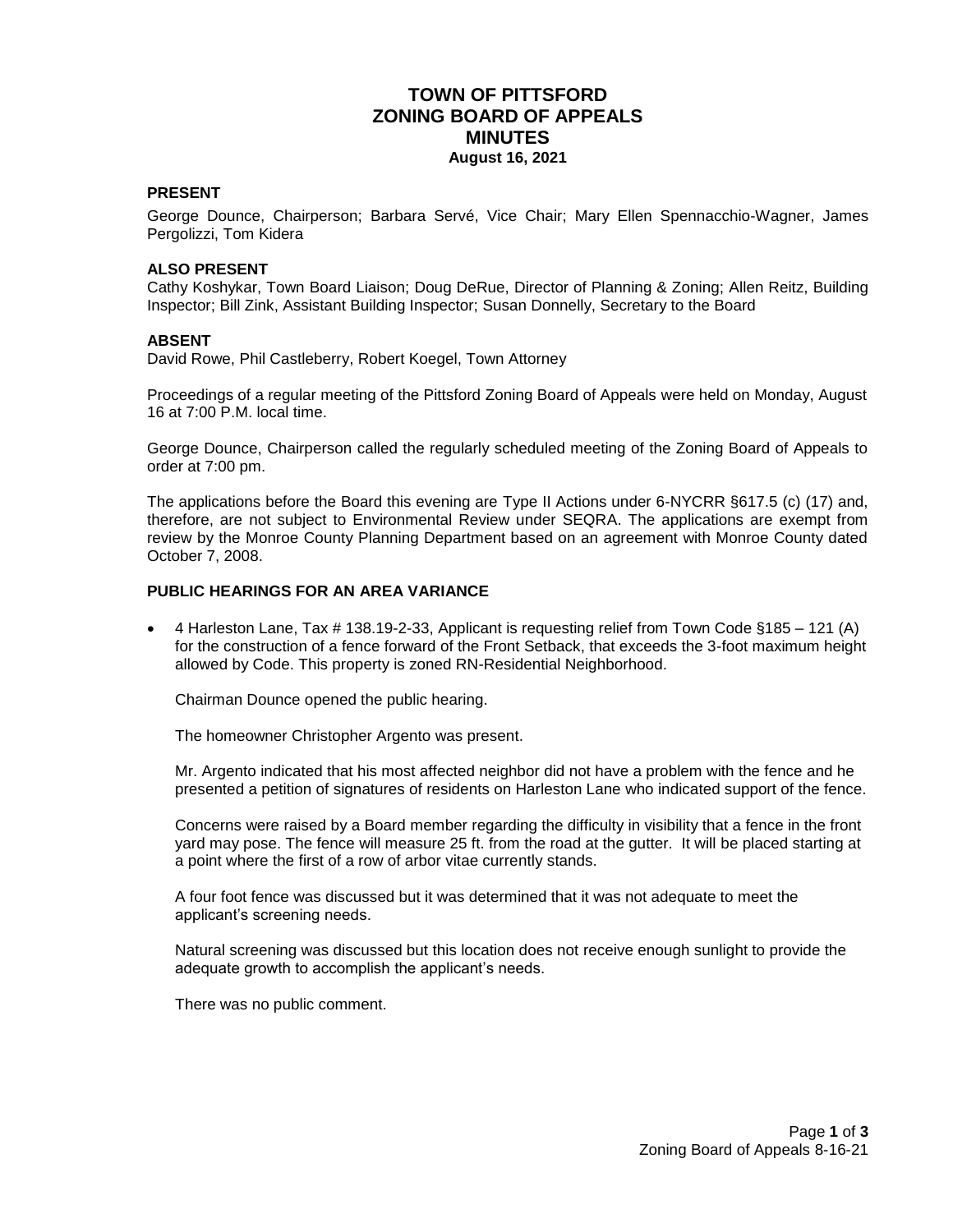Mary Ellen Spennacchio-Wagner moved to close the public hearing.

Tom Kidera seconded.

All Ayes.

## **CONTINUED HEARING**

 18 Golf Avenue, Tax # 151.15-2-45.2 Applicant is requesting relief from Town Code(s) §185-113 B. (1); (2); for an oversized, over height accessory structure (garage/barn, proposed to be 1440 square feet and 29 feet in height). Property zoned RN – Residential Neighborhood District.

The applicant was not present.

This hearing remains open.

### **DECISION FOR 4 HARLESTON LANE– AREA VARIANCE**

A written Resolution to grant the area variance for 4 Harleston Lane was moved by Mary Ellen Spennacchio-Wagner and seconded by Barbara Servé.

George Dounce called for a roll call vote.

| aye    |
|--------|
| aye    |
| nay    |
| aye    |
| absent |
| absent |
| aye    |
|        |

The approved Resolution contains the following Specific Conditions:

- 1. This variance is granted only for the plans submitted and prepared by the Applicant dated July 15, 2021.
- 2. The 6 foot fence shall not be less than 25 feet from the road edge.
- 3. All construction is to be completed by December 31, 2022.
- 4. Arbor Vitae or similar screening plantings will be kept and maintained.

# **REVIEW OF MEETING MINUTES OF JULY 19, 2021**

George Dounce moved to approve the minutes of July 19, 2021 as written.

All Ayes.

### **POINT PERSONS FOR SEPTEMBER 20, 2021 MEETING**

Linden Park – David Rowe 103 Knickerbocker Road – George Dounce 2585 Clover Street – Barbara Servé 121 Van Voorhis Road – Mary Ellen Spennacchio-Wagner 14 Round Trail Drive – Tom Kidera 23 Butternut Drive – Phil Castleberry